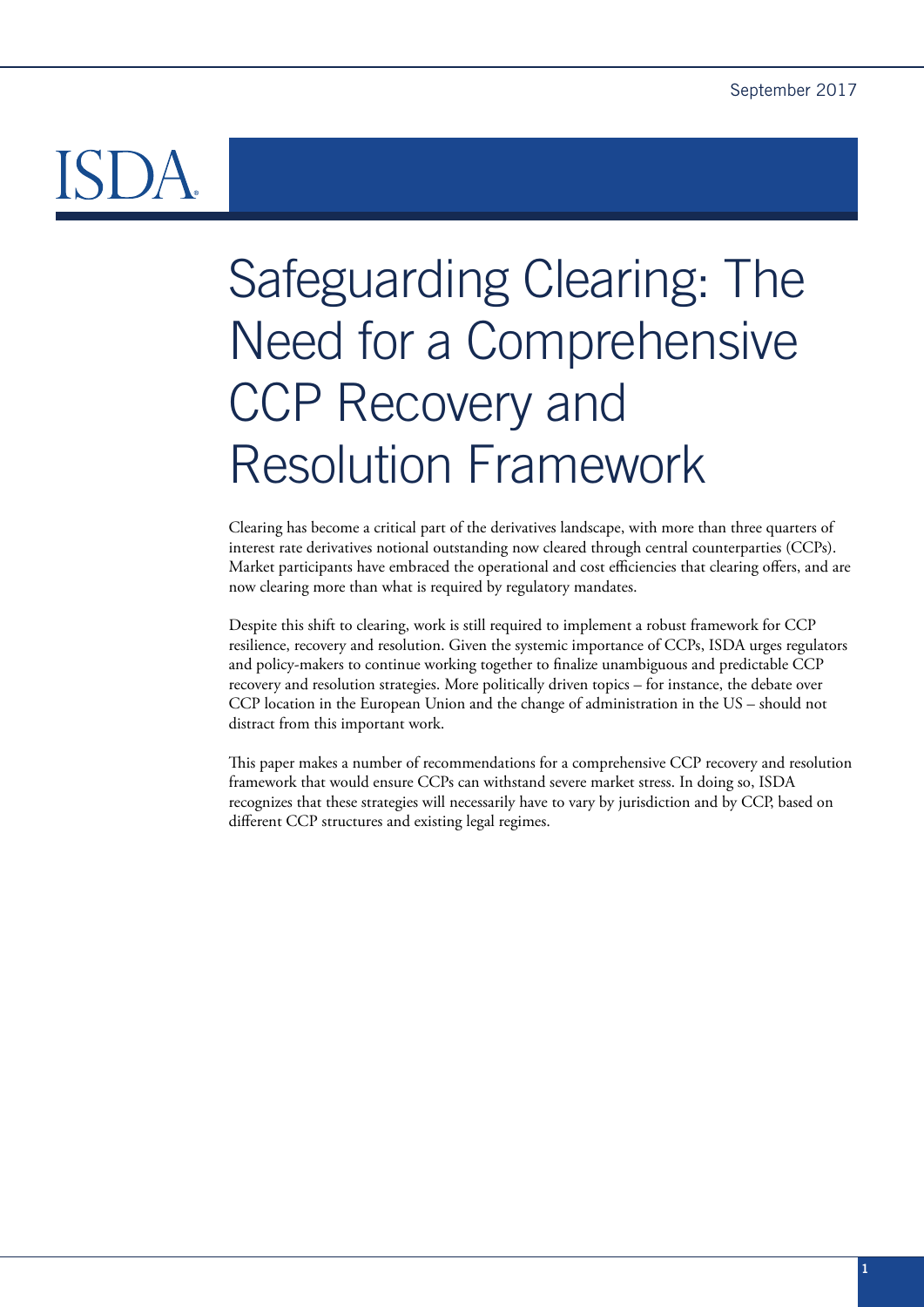# **INTRODUCTION**

Regulators and policy-makers have worked to develop CCP resilience, recovery and resolution mechanisms at the global level, but further work on implementation is necessary

The role and significance of CCPs has increased in recent years as over-the-counter (OTC) derivatives have moved to clearing. The Bank for International Settlements (BIS) estimates that 76% of the interest rate derivatives market and 44% of credit default swaps (CDS) were cleared at year-end  $2016<sup>1</sup>$ .

Effective recovery and resolution mechanisms for CCPs are therefore more critical than ever to the efficient operation, stability and sustainability of global financial markets. While CCPs reduce systemic risks in the markets they serve, they also warehouse or concentrate risks that, if not properly managed in times of significant market volatility, could inflict major financial damage on clearing members, trading venues and other market participants.

For these reasons, regulators and policy-makers must continue to consider issues related to:

- CCP resilience during periods of market stress;
- The development of robust CCP recovery and risk management frameworks; and
- CCP resolution in the event a CCP recovery is unsuccessful or would jeopardize financial stability.

#### ISDA Recommendations

- A resolution regime for CCPs should indicate a time at which resolution could commence, but should allow flexibility for recovery to continue beyond that time.
- Clearing participants should have maximum transparency regarding the key elements of, and triggers for, a CCP resolution.
- CCP assessments on clearing members must be capped in aggregate across recovery and resolution.
- Subject to safeguards, variation margin gains haircutting could be used to allocate losses at the end of a CCP's default waterfall.
- Initial margin haircutting should never be permitted.
- Subject to safeguards, partial tear-ups

(PTUs) could be used to rebalance a CCP's book if an auction or similar voluntary mechanism fails to do so.

- Forced allocation of positions to nondefaulting clearing members should never be permitted.
- Clearing participants suffering losses beyond a certain point in a CCP recovery or resolution must receive claims that position them senior to existing CCP equity holders.
- It is appropriate for clearing participants to bear at least a portion of some non-default losses, but CCPs and their shareholders must bear the risk of non-default losses that are solely within their control.
- Access to liquidity from central banks on standard market terms is necessary to support CCP recovery and resolution.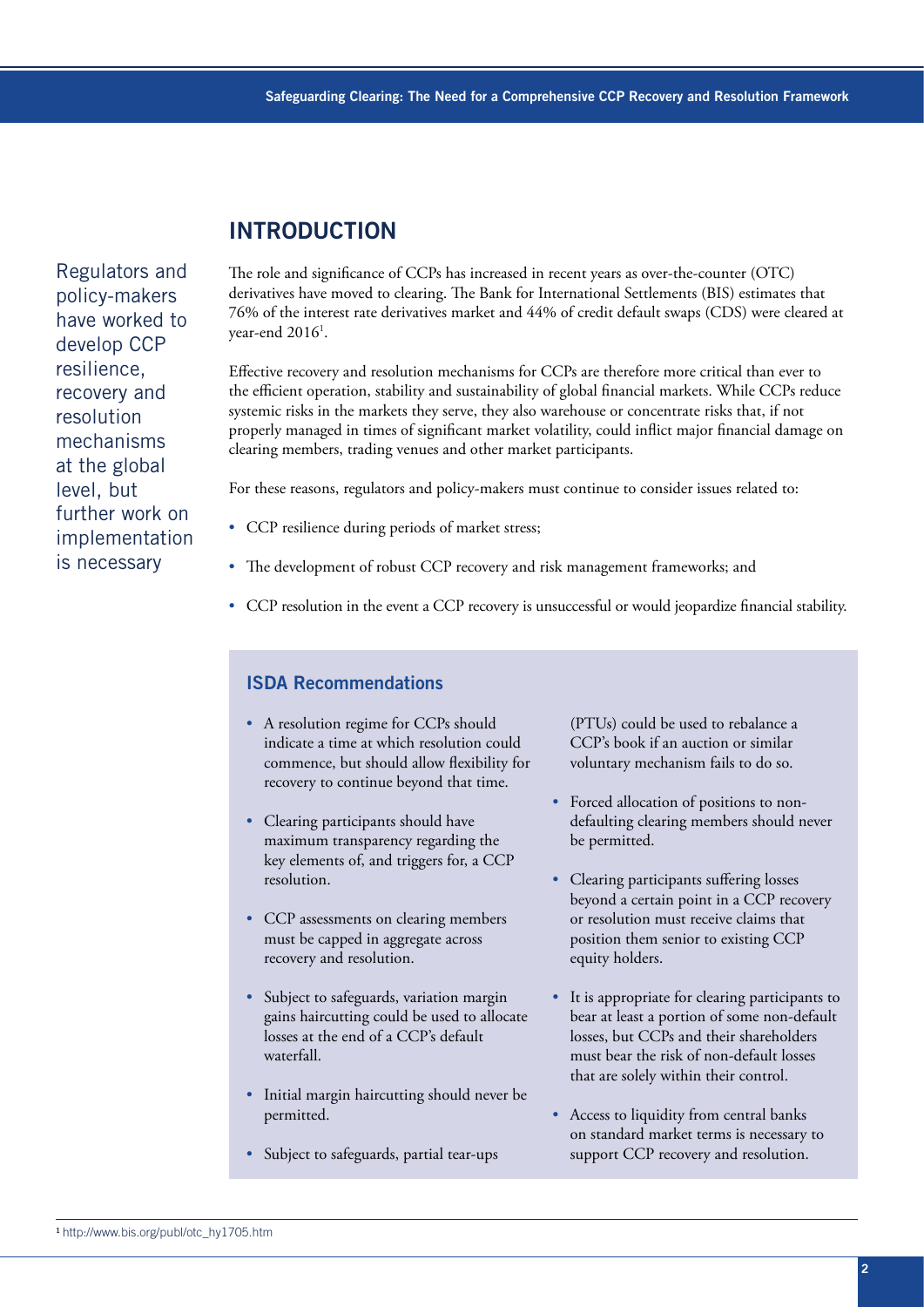CCP recovery refers to measures that a CCP could take in accordance with its rules and arrangements to ensure its continued viability upon extreme distress. CCP resolution, on the other hand, refers to measures that a resolution authority would take in accordance with a statutory resolution regime to resolve a CCP in the event a recovery is not successful.

A CCP could experience distress either as a result of default losses or non-default losses. Default losses occur because one or more clearing members default on their obligations to the CCP. CCP rule books contain default waterfalls that set out how the CCP would use its own resources and the resources from its clearing participants<sup>2</sup> to cover default losses, including in 'extreme but plausible' circumstances. In order to address default losses that are beyond 'extreme but plausible', CCPs, clearing participants, CCP supervisors, resolution authorities and other policy-makers continue to consider additional tools that could apply at the end of a CCP's default waterfall and/or in statutory resolution regimes for CCPs.

A wide variety of issues and events could result in non-default losses. These include custodial risks, settlement risks, investment risks, operational risks, non-default liquidity risks (eg, the risk that a liquidity provider defaults and the CCP experiences stresses that are unrelated to a clearing-member default), general business risks, legal risks, cyber risks and fraud (or other internal 'bad acts'). Traditionally, CCP rules and arrangements have provided less clarity on how they would address non-default losses, but work is under way to strengthen plans for covering these potential losses and provide more transparency.

The Committee on Payments and Market Infrastructures (CPMI), the International Organization of Securities Commissions (IOSCO) and the Financial Stability Board (FSB) have led global efforts to establish effective recovery and resolution mechanisms for CCPs. CPMI-IOSCO published the *Principles for Financial Market Infrastructures* (PFMIs)3 in 2012, while the FSB published an annex to its *Key Attributes of Effective Resolution Regimes for Financial Institutions* (Key Attributes) on *Resolution of Financial Market Infrastructures* (FMIs)4 *and FMI Participants*<sup>5</sup> in 2014.

More recently, CPMI-IOSCO published a final report *Resilience of Central Counterparties* (CCPs): *Further Guidance on the PFMI* and an updated version of its *Recovery of Financial Market Infrastructures*<sup>6</sup> , while the FSB published *Guidance on Central Counterparty Resolution and Resolution Planning* <sup>7</sup> . Work is now under way to implement the CPMI-IOSCO and FSB guidance in individual jurisdictions and at individual CCPs. This work includes amendments to CCP rules and arrangements, the implementation of new regulatory measures and, in some cases, the enactment of statutory resolution regimes (or review of existing resolution regimes to determine how they could apply to CCPs).

<sup>&</sup>lt;sup>2</sup>The term 'clearing participants' includes both clearing members and their clients in this paper

<sup>3</sup>Available at <http://www.bis.org/cpmi/publ/d101a.pdf>

<sup>4</sup>FMIs include CCPs

<sup>5</sup>Available at [http://www.fsb.org/wp-content/uploads/r\\_141015.pdf](http://www.fsb.org/wp-content/uploads/r_141015.pdf)

<sup>6</sup>Available at <http://www.bis.org/cpmi/publ/d163.pdf> and<http://www.bis.org/cpmi/publ/d162.pdf>

<sup>7</sup> Available at <http://www.fsb.org/wp-content/uploads/P050717-1.pdf>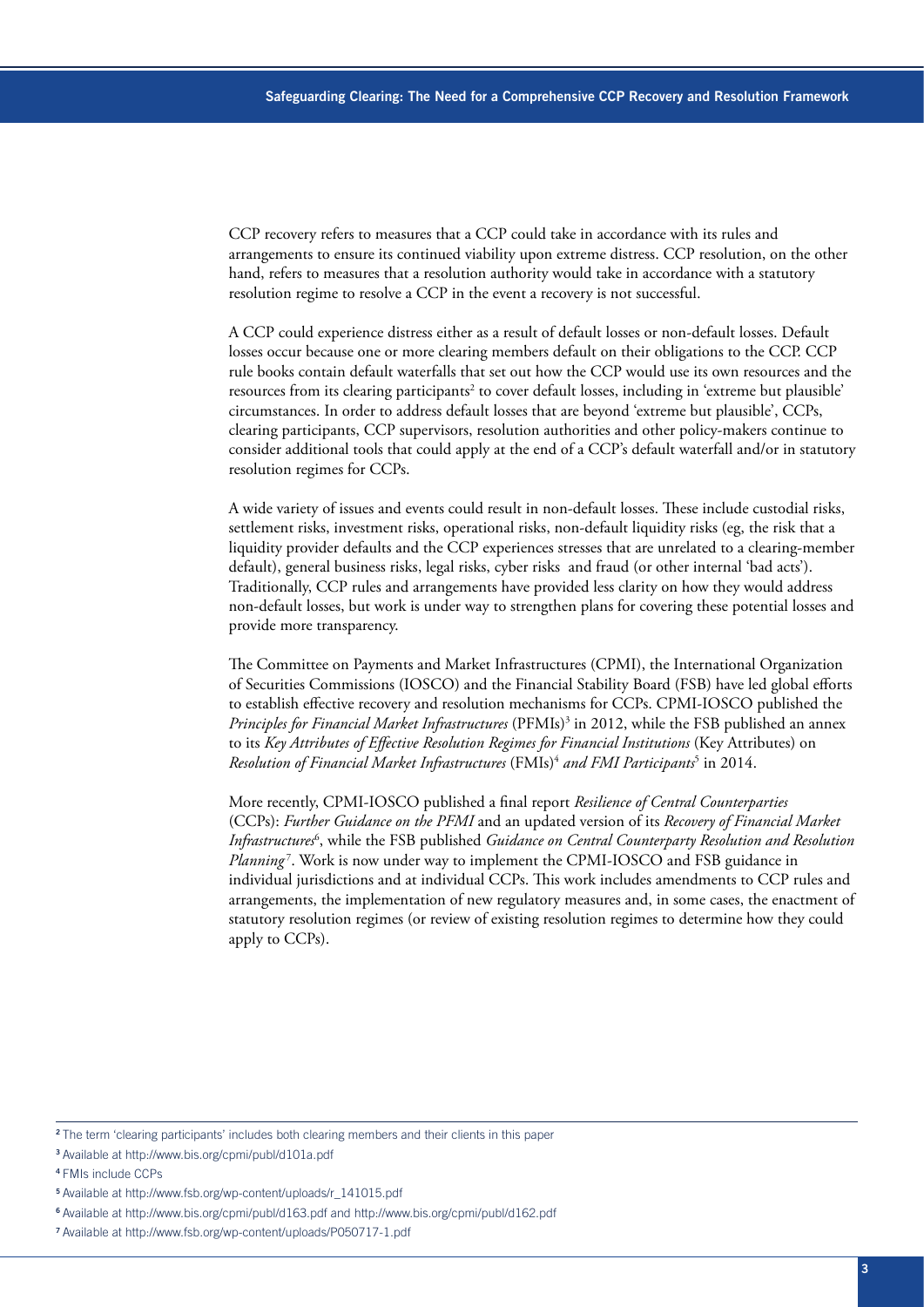ISDA has led industry efforts to establish CCP resilience, recovery and resolution strategies and to respond to CPMI-IOSCO and FSB consultations<sup>8</sup>. In addition to this work at the global level, ISDA has engaged with regulators and policy-makers in various jurisdictions as they consider CCP resilience, recovery and resolution.

We strongly encourage regulators and policy-makers to continue the success of CPMI-IOSCO and the FSB by pushing forward with full implementation of the recent guidance. While the largest banks and their affiliates (including clearing members) have become much more resilient since the financial crisis by increasing capital by an estimated \$1.5 trillion<sup>9</sup>, which reduces the likelihood of distress at a CCP, full implementation of the FSB and CPMI-IOSCO guidance on CCP resilience, recovery and resolution is still critical to enhance the stability and sustainability of the cleared derivatives market, as well as the overall financial system.

Regulators and policy-makers should not be distracted by more politically driven topics in various jurisdictions (eg, the debate over CCP supervision and location in the European Union, which has been driven in part by Brexit, and the change of administration in the US). Implementation of effective resilience, recovery and resolution strategies for CCPs is crucial to ensuring the continued safety and efficiency of the cleared derivatives markets and to establishing efficient and workable equivalence and recognition frameworks for CCPs operating in multiple jurisdictions. This should therefore be a top priority.

Work since the financial crisis to establish recovery and resolution strategies for banks and similar financial institutions is informative when thinking about CCP recovery and resolution. However, CCPs are different from banks in a number of important ways, including the role CCPs play in the market and their balance sheets. Effective recovery and resolution strategies for CCPs need to account for these differences.

Most importantly, successful CCP recovery or resolution must both: (1) allocate losses; and (2) rebalance the CCP's book. CCPs function in the market as the buyer to every seller and the seller to every buyer, and therefore cannot return to viability without a balanced book. Critically, tools to allocate losses and rebalance a CCP's book are not interchangeable. Loss-allocation tools source additional resources but cannot rebalance a CCP's book, while rebalancing (or position-allocation) tools return the CCP to a matched book but do not source any additional resources to cover losses.

This paper sets out the key points for CCPs, their supervisors, resolution authorities and other policy-makers to consider when implementing CCP recovery and resolution mechanisms to address both default losses and non-default losses<sup>10</sup>. We also reference several aspects of CCP resolution, including use of equity, recapitalization and application of a 'no-creditor-worse-off' (NCWO) safeguard, which require additional work.

- <sup>8</sup>ISDA has published several papers on these topics, including: *CCP Default Management, Recovery and Continuity: A Proposed Recovery Framework* (January 2015), available at [http://www2.isda.org/functional-areas/risk-management/page/2,](http://www2.isda.org/functional-areas/risk-management/page/2) and The Clearing House Association (TCH) and ISDA *Considerations for CCP Resolution* (May 2016), available at <http://www2.isda.org/functional-areas/risk-management/page/4>. Copies of the comment letters ISDA has submitted in response to the consultations include: FIA, The Global Financial Markets Association (GFMA), the Institute of International Finance (IIF), ISDA and TCH letter to CPMI-IOSCO regarding Consultative Report: *Resilience and recovery of central counterparties (CCPs): Further guidance on the PFMI*, dated October 18, 2016, available at [http://www2.isda.org/functional-areas/risk-management/;](http://www2.isda.org/functional-areas/risk-management/) FIA, GFMA, IIF, ISDA and TCH letter to the FSB regarding Discussion Note: *Essential Aspects of CCP Resolution Planning*, dated October 21, 2016, available at [http://](http://www2.isda.org/functional-areas/risk-management/) [www2.isda.org/functional-areas/risk-management/](http://www2.isda.org/functional-areas/risk-management/); FIA, GFMA, IIF, ISDA letter to the FSB regarding Consultative Document: *Guidance on Central Counterparty Resolution and Resolution Planning*, dated March 13, 2017, available at <http://www2.isda.org/functional-areas/risk-management/>
- Bank of England Governor Mark Carney estimates that banks have raised over \$1.5 trillion of capital over recent years. Remarks at the Banking Standards Board Panel, *Worthy of trust? Law, ethics and culture in banking* (March 21, 2017), available at [http://www.bankofengland.co.uk/](http://www.bankofengland.co.uk/publications/Documents/speeches/2017/speech970.pdf) [publications/Documents/speeches/2017/speech970.pdf](http://www.bankofengland.co.uk/publications/Documents/speeches/2017/speech970.pdf)
- <sup>10</sup> ISDA's focus is on CCPs that clear derivatives. However, many of our positions would apply to other CCPs as well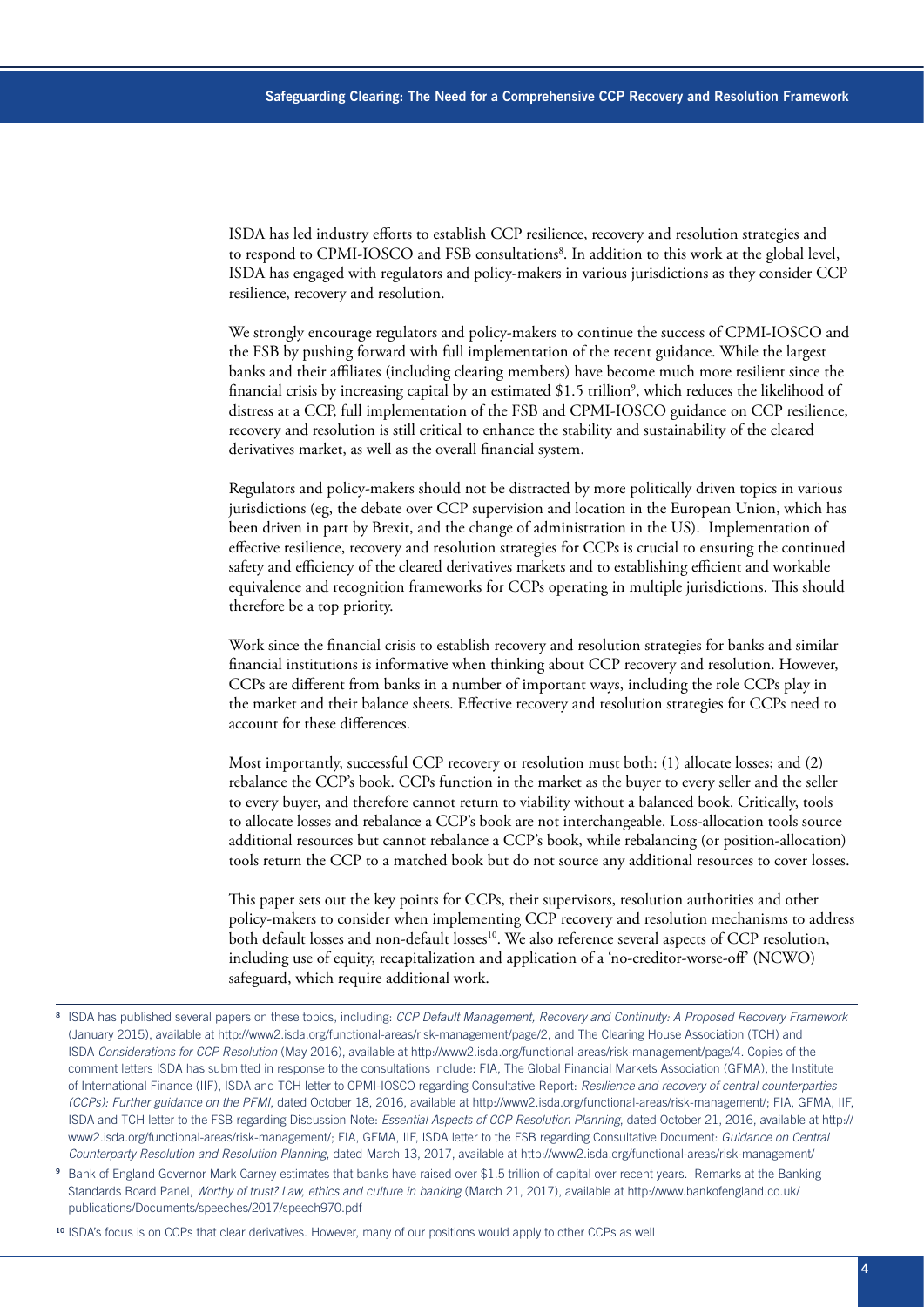Clearing participants need maximum transparency to measure, manage and control their exposures to CCPs

# **PROVIDING MAXIMUM TRANSPARENCY**

It is imperative that clearing participants have transparent and predictable information about the expected recovery and resolution strategies for a CCP so they can measure, manage and control their potential exposure. At an absolute minimum, clearing participants must understand:

- Triggers for resolution and any separate level of regulatory intervention and/or coordination among regulators and resolution authorities (including whether triggers are discretionary or automatic);
- Resources available to the CCP in recovery and any additional resources available to the resolution authority in resolution;
- Tools that the CCP would utilize in recovery and any additional tools that the resolution authority would utilize in resolution;
- Any restrictions on the use of tools available in recovery or resolution;
- Situations in which a resolution authority intends to deviate from tools in the CCP's rule book that the CCP did not use prior to commencement of resolution; and
- Outcomes of regulatory assessments carried out to determine if a CCP is resolvable.

In addition to informing clearing participants, disclosure of key elements of CCP recovery and resolution strategies and, hopefully, consistency across these elements (to the extent appropriate given differences in legal frameworks and CCP structures) would mitigate opportunities for regulatory arbitrage across jurisdictions and CCPs.

# **GOING FROM RECOVERY TO RESOLUTION**

A resolution regime should provide clarity on timing but also allow flexibility for further recovery measures

A resolution regime for CCPs should indicate a time at which resolution *could commence* but should *allow flexibility* for recovery to continue beyond that time. Once a CCP's pre-funded resources (ie, initial margin of the defaulting clearing member(s), guaranty fund contributions and the CCP's skin in the game) have been exhausted, resolution authorities should, when determining whether to commence resolution, be required to consider factors generally related to the probability of a successful recovery and the impact of such a recovery on financial stability. Examples of factors to be considered include:

- Is the CCP's default management process functioning and proceeding in a timely manner (eg, are bids being received in an auction)?
- What is the quantum of losses that has been suffered already?
- Is there any indication of an erosion of confidence in the CCP and its default management process (eg, are clearing participants voluntarily withdrawing)?
- Are clearing participants transacting in the market in ways that impede the CCP's recovery?
- What will a resolution authority be able to do under the applicable resolution regime and legal framework, and what will it have to do (both on an expedited basis and in the longer term) upon commencement of resolution?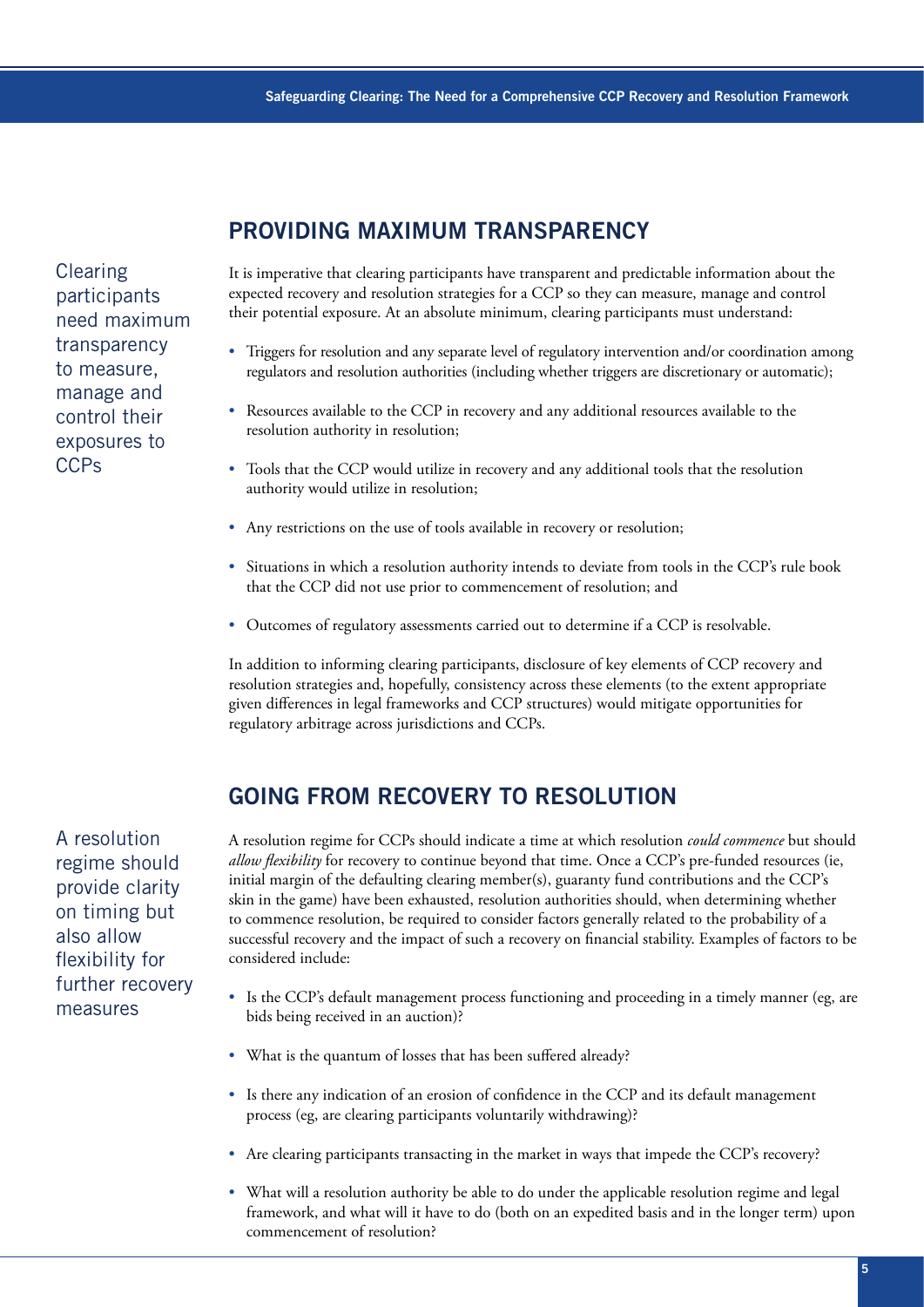- Are clearing members able to make required contributions without jeopardizing their own viability? Are clearing members willing to make required contributions?
- Is the stress at the CCP affecting orderly trading in the market?
- Is the stress local to one CCP or widespread in the market?
- Is the CCP able to macro-hedge its exposure?
- What does it cost the CCP to hedge its exposure?
- Are regulators in foreign jurisdictions cooperating with the CCP's home-country supervisors and resolution authority?
- Is the CCP balance sheet insolvent?
- Is there a credible private-sector solution to resolution if recovery fails?
- What would be the impact of subsequent liquidation under applicable general insolvency laws?

The above considerations would ensure that resolution authorities have the flexibility to intervene when they deem necessary, while allowing effective CCP recoveries to continue. They also provide clearing participants and the broader market with adequate transparency and predictability over when resolution would commence.

### **ALLOCATING LOSSES AFTER CLEARING MEMBER DEFAULT**

Initial margin haircutting should not be permitted

*Capped Assessments:* As part of their default waterfall, CCPs typically have the ability to impose assessments<sup>11</sup> on clearing members. Assessment powers in the CCP's rule book should apply across recovery and resolution, without differentiation or duplication. Based on the CCPs' rule books, clearing members must at all times be able to calculate the maximum required contribution under any assessments within a cooling-off period (regardless of whether a single clearing member default or multiple clearing member defaults occur during such period)12. Multiple assessments could be permitted, provided the aggregate amount of these assessments does not exceed the cap.

Introducing additional contingent exposure in statutory resolution regimes would be hugely problematic from a risk-management perspective because clearing participants would not be able to accurately measure, manage and control their exposures to the CCP. Moreover, additional assessments in statutory resolution regimes would impose liquidity burdens on clearing members during a time of market stress and would therefore be procyclical and potentially destabilizing to the broader financial market $^{13}$ .

<sup>11</sup> Assessments are also sometimes referred to as 'cash calls'

<sup>&</sup>lt;sup>12</sup> A 'cooling-off period' refers to the period of time after a clearing member default that results in the CCP calling for assessments before the cap on such assessments 'resets' and the CCP can call for additional assessments (up to the same cap). During the cooling-off period, the CCP cannot call for assessments in excess of the cap, regardless of whether additional clearing members default. Currently, CCP rule books are not consistent on use of assessments, caps on assessments and cooling-off periods

<sup>13</sup> In the event that assessments up to the relevant cap do not cover losses, CCP default waterfalls should provide for an additional tranche of CCP 'skin in the game' and/or recourse to other resources of the CCP or its parent. In the event these resources are insufficient, the CCP could apply VMGH to comprehensively allocate losses without requiring any use of taxpayer money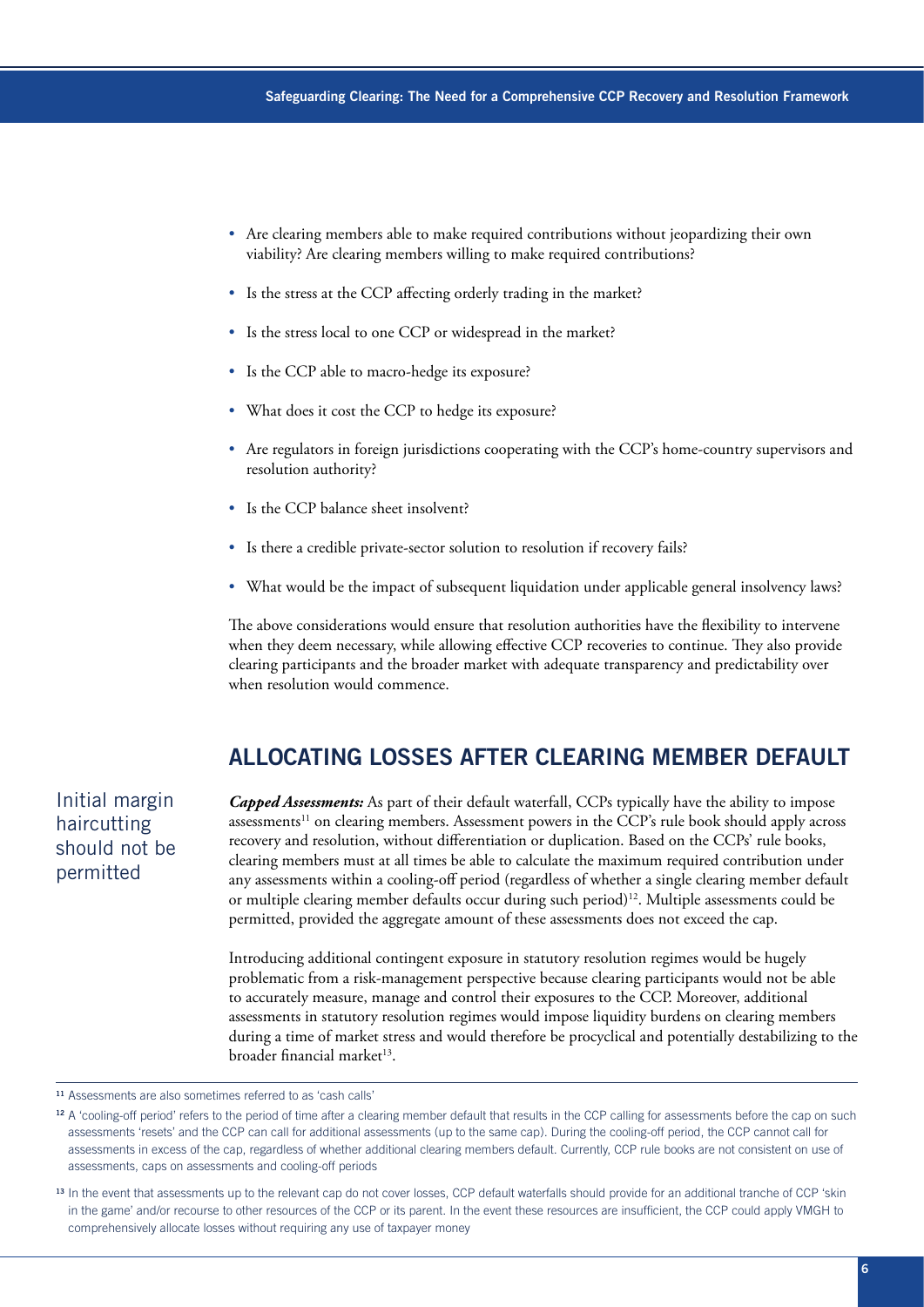*Variation Margin Gains Haircutting (VMGH):* VMGH at the very end of the CCP's default waterfall is a comprehensive loss-allocation tool that would address losses at a CCP without requiring any use of taxpayer money<sup>14</sup>. VMGH is comprehensive because variation margin owed by a CCP during each settlement cycle (ie, the variation margin gains of clearing participants) equals variation margin owed to the CCP. Therefore, the amount of a CCP's losses from non-payment of variation margin by a defaulting clearing member (or defaulting clearing members) would never exceed the amount of variation margin gains that the CCP could haircut<sup>15</sup>.

In order to ensure VMGH is an effective and comprehensive loss-allocation tool, while at the same time minimizing losses to clearing participants, VMGH must:

- Be used over a minimal time period (ie, VMGH cannot be used indefinitely);
- Be used only if a finite quantum of losses has been established (ie, VMGH cannot be used to fund a CCP that is not also rebalancing its book and returning to viability);
- Apply to all clearing participants (as it would otherwise not be comprehensive); and
- Entitle clearing participants suffering losses as a result of its use to claims.

*Initial Margin Haircutting (IMH):* In no event should a CCP in recovery, or a resolution authority in resolution, be able to apply IMH to allocate losses. IMH would have knock-on effects in an already distressed market and could disincentivize participation in the CCP's default management process. That is because clearing members may not want to bid on positions that would increase their initial margin requirements if this initial margin could then be subject to a haircut. If IMH is permitted in some jurisdictions, it could drive clearing participants to clear only through CCPs in jurisdictions that either prohibit IMH or require initial margin to be held in a bankruptcy remote manner (so it is not subject to a haircut).

#### **REBALANCING A CCP'S BOOK**

Partial tear-ups could work as a last resort, but forced allocation could destabilize the financial system As the buyer to every seller and the seller to every buyer, CCPs must maintain a balanced (ie, 'flat') book. In order for the CCP to return to viability, either non-defaulting clearing members must take on the positions of the defaulted clearing member(s) through an auction (or similar voluntary mechanism), or the CCP must 'tear up' (ie, terminate) offsetting positions.

*Partial Tear-Ups (PTUs):* PTUs are an appropriate and comprehensive last resort tool to rebalance a CCP's book if an auction or similar mechanism fails. When exercising PTUs, a CCP (or a resolution authority in resolution) terminates pro rata contracts, offsetting those contracts of the defaulting clearing member(s) that could not be auctioned (or allocated pursuant to a similar voluntary mechanism). PTUs evenly distribute risk and exposure across affected clearing participants. They do not require any clearing participants to clear new positions and/or products they are not able to risk manage.

<sup>14</sup> Some ISDA members take different views on VMGH (primarily with respect to whether VMGH should apply in recovery or resolution or only in resolution and whether additional limitations should apply to VMGH)

<sup>15</sup>Other resources within its default waterfall (including initial margin of the defaulting clearing member(s), guaranty fund contributions and the CCP's skin in the game) would have been available to cover risk any risk premiums that the CCP had to pay in an auction or similar mechanism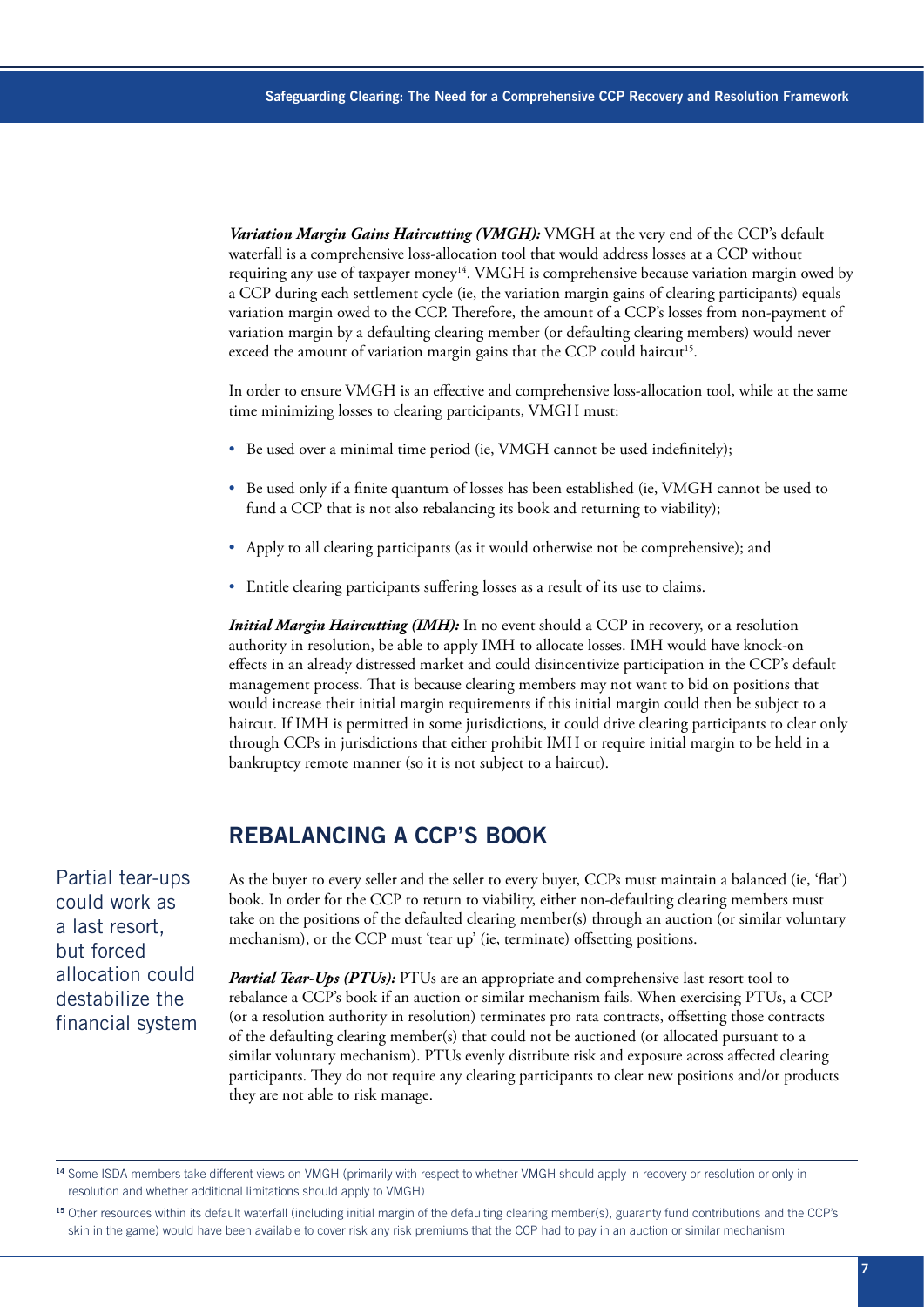In order to ensure that PTUs return a CCP to a balanced book while minimizing the burdens on clearing participants that have positions torn up, PTUs must:

- Apply to the smallest portion of illiquid contracts possible. Any decisions regarding the scope of contracts to be torn up should be subject to strict governance procedures that are established and disclosed to clearing participants on an ex ante basis, and account for the views of clearing participants that could have positions torn up. For cleared OTC derivatives, PTUs should never apply only to the contracts that the defaulting clearing member entered into at inception. Such a scenario would affect only those non-defaulting clearing members that were the original counterparties to the relevant contracts, and would therefore mean these clearing members ultimately remain exposed to bilateral counterparty risk towards another clearing member instead of the CCP.
- Be priced as close as possible to the fair market value of the torn-up contracts in order to minimize losses to clearing participants and ensure PTUs do not violate hedge accounting standards. The most important issues to consider when establishing pricing for PTUs include: (1) liquidity in the market for the contracts to be torn up; (2) the potential to hedge exposure on the open positions; and (3) the time elapsed since the most recent margin call or settlement price valuation, and market movements since that time. In no event should the CCP's available resources influence pricing for PTUs (ie, if the CCP does not have resources to pay fair market value for the torn-up contracts, it must use loss-allocation tools to source additional resources instead of reducing the amount it pays for such contracts).
- Entitle clearing participants suffering losses as a result of their use to claims.

*Forced Allocation:* In no event should a CCP in recovery, or a resolution authority in resolution, be able to apply forced allocation of positions to non-defaulting clearing members. Unlike PTUs, whereby clearing participants would 'lose' their existing positions, forced allocation would require clearing members to take on positions they may not be suited to risk manage in extreme market conditions (eg, positions in products that such clearing participants intentionally do not transact), and could therefore have a negative impact on financial stability. Moreover, any application of forced allocation that attempts to allocate positions to those clearing members that could 'bear them' would be completely inequitable. Any decision about which clearing members could 'bear' positions would be arbitrary at best and, at worst, could be made in a way that intentionally favors certain classes of clearing participants over others.

#### **CLAIMS FOR CLEARING PARTICIPANTS**

**Clearing** participants bearing losses should retain claims on the CCP's future profitability

Clearing participants should retain claims for the amount of their total losses resulting from the use of: (A) any loss-allocation tools beyond the CCP's funded default fund contributions and clearing member assessments up to the applicable cap (eg, VMGH); and/or (B) any involuntary position allocation or tear-up tools (eg, PTUs) (in the case of both (A) and (B), irrespective of whether the tools are in relevant CCP rule books or statutory resolution regimes).

These tools were originally designed to effectuate a CCP's recovery by preventing insolvency. As implemented, however, they benefit CCP equity to the detriment of affected clearing participants by preventing the CCP from defaulting to clearing participants and therefore preventing clearing participants from having any remedies or claims against a CCP in recovery or resolution. Conversely, counterparties of non-CCP financial institutions that fail to make a payments would have recourse against the financial institution both prior to and in a resolution scenario.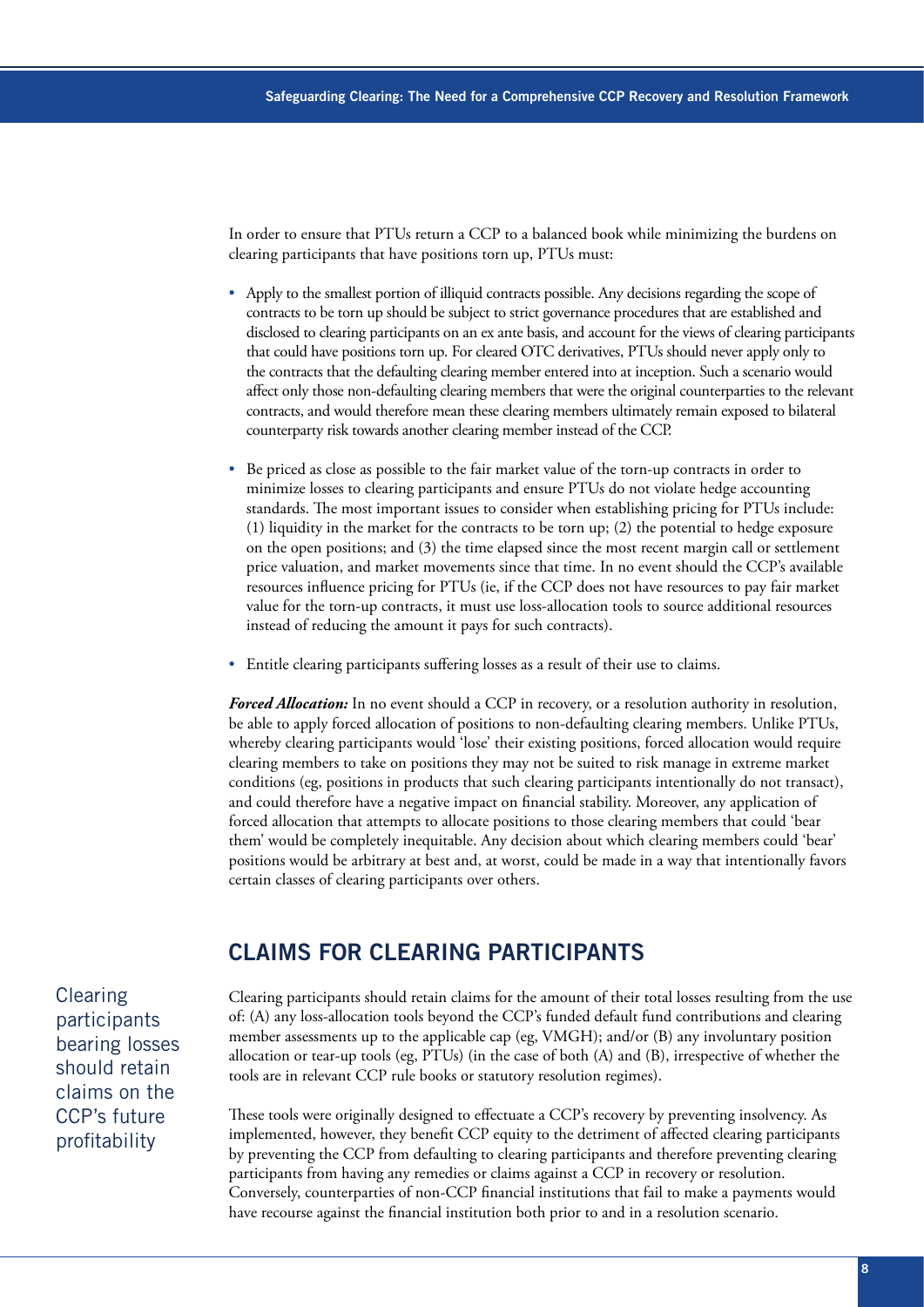In order to ensure that clearing participants are not effectively subordinated to CCP equity in either recovery or resolution without creating any disincentives for clearing participants to contribute to the CCP's default management process, claims should:

- Be senior to existing CCP equity in the creditor hierarchy (both in an insolvency and in a resolution);
- Not be extinguishable prior to satisfaction or conversion into an instrument of equivalent value; and
- Entitle claimholders to future CCP accumulated earnings or returns in excess of regulatory capital requirements (ie, future CCP profits or something of economically equivalent value) until they are paid in full. During that time, strict limitations should apply to any dividend payments by both the CCP and its parent, and dividends to any pre-existing equity should be subject to strict limitations<sup>16</sup>.

Given that claims would only be paid if and when the CCP returns to profitability, this not only creates additional incentives for clearing participants to contribute to the CCP's default management process<sup>17</sup>, but also encourages clearing participants to continue clearing at the CCP. Continued participation in the CCP would, in turn, preserve the CCP's value and help attract new investors.

# **COVERING NON-DEFAULT LOSSES**

The guiding principles for allocating non-default losses should be: (1) who manages the risk; and (2) who benefits from related gains? In line with these principles:

- So they are properly incentivized to exercise prudent risk management, CCPs and their shareholders must bear at least some or almost all non-default losses, and must bear the entire risk of non-default losses that are exclusively within their control. That is, CCPs should bear all non-default losses related to: operational risks; non-default liquidity risks (eg, the risk that a liquidity provider defaults and the CCP experiences stresses that are unrelated to a clearing member default); general business risks; legal risks; cyber risks and fraud (or other internal 'bad acts').
- In some instances, clearing participants should bear at least a portion of non-default losses related to custodial risks, settlement bank risks and investment risks.

For non-default losses that a CCP bears itself, the CCP's parent company and/or equity holders should bear the remaining losses in the event that CCP capital or other dedicated funding is insufficient<sup>18</sup>. Consistent with this, CCP rule books should unambiguously indicate that default waterfalls (including CCP skin in the game) do not apply to non-default losses as these resources are sized to cover default losses exclusively.

18 ISDA's CCP members take different views regarding whether parent guarantees are appropriate. We also note that recent financial industry practices have been to move away from parent guarantees for other types of financial institutions

CCPs and their shareholders must bear at least some nondefault losses

<sup>16</sup> ISDA's CCP members take different views on claims. In particular, some CCPs believe that any arrangements regarding future profits and dividends should be subject to commercial agreements between the CCP and its clearing participants

<sup>&</sup>lt;sup>17</sup> It is always in the best interest of clearing participants for a CCP to return to viability, and therefore clearing members are always incentivized to participant in the CCP's default management process. Moreover, clearing members' default fund contributions and any paid-in assessments could be used during the default management process, therefore exposing them to potential losses. The only way for clearing members to minimize such losses would be for them to actively participate in the default management process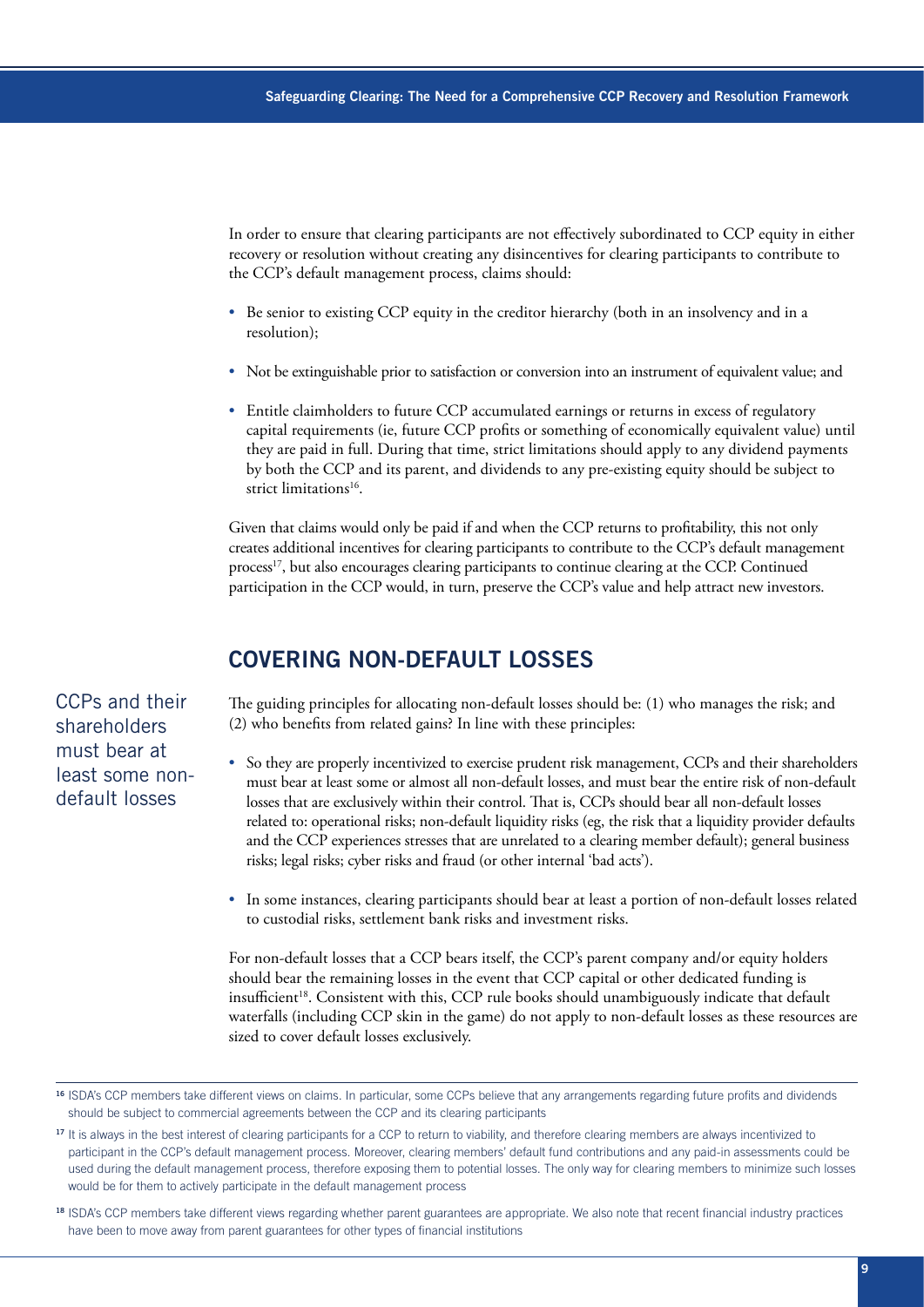Any mutualization of non-default losses born by clearing participants should be outside of the CCP's default waterfall, equitable and considered separately for each type of non-default loss. For example, it would be necessary to mutualize non-default losses across clearing members using the same defaulted custodian or settlement bank, or across clearing participants that have assets in the same investment. However, such mutualization may not be appropriate across other clearing participants.

More work is necessary to ensure that CCPs have (or have access to) resources necessary to cover non-default losses. As a first step, it is crucial for CCPs and their supervisors to consider and stresstest each potential non-default loss scenario.

# **ENSURING ADEQUATE LIQUIDITY**

Access to central bank liquidity is necessary to support CCP recovery and resolution

Further work is needed on recapitalization Access to liquidity from central banks on standard market terms (including the requirement for high-quality liquid collateral that is central-bank eligible) is necessary to support CCP recovery and resolution. CCPs should be required to hold sufficient high-quality liquid, central-bank-eligible collateral to ensure they are able to access liquidity from central banks on such terms. Requirements for the provision of such collateral would mitigate any concerns about central bank access for liquidity in recovery or resolution.

If CCPs do not have direct access to central bank liquidity in recovery and resolution, they would have to access liquidity through clearing members or other financial institutions with central bank access. Requiring this intermediation by clearing members and other financial institutions in a time of market stress would be procyclical, as these institutions may be under liquidity strains as well.

# **OTHER KEY ISSUES IN CCP RESOLUTION**

In order to implement effective CCP resolution regimes, additional work is necessary on several key issues. These issues include:

- Application of the NCWO safeguard;
- Use of equity in a CCP resolution (including the mechanics of writing down CCP equity)
- Recapitalization of a resolved CCP; and
- How to practically implement claims on CCPs.

We strongly support continued work of the FSB and national authorities on these topics. ISDA will also work to develop industry positions.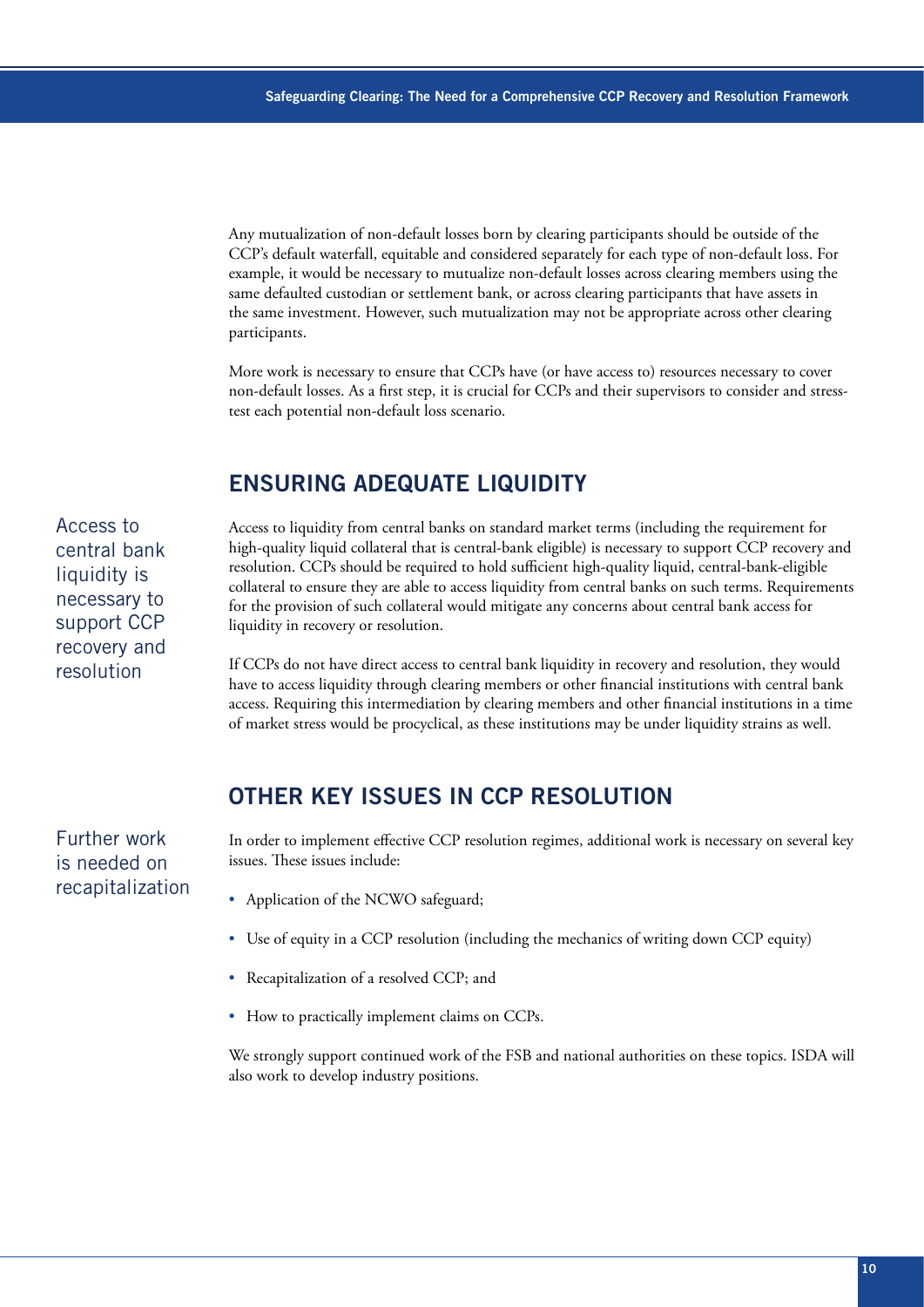*No-Creditor-Worse-Off Protections:* So-called NCWO protections are statutory protections included in resolution regimes to protect creditors that are treated differently from similarly situated creditors. It applies if the differently treated creditors incur losses as a result of the resolution that they would not have incurred if resolution had not commenced<sup>19</sup>. Such losses may occur, for example, because the resolution authority's statutory powers permit it to treat similarly situated creditors differently if the resolution authority determines that doing so would promote overall financial stability, maximize the value of the assets of the entity in resolution, and/or minimize the amount of any loss realized upon the disposition of the entity's assets. The scenario in which resolution had not commenced and similarly situated creditors were therefore treated similarly is referred to as the NCWO counterfactual.

An appropriate NCWO counterfactual should be: (A) based on the reality of what would actually have occurred if resolution had not commenced (and all similarly situated creditors had been treated equally); and (B) a scenario in which hypothetical losses to creditors could be calculated with a high degree of certainty. Additional work is required to determine how to implement these criteria in a CCP resolution resulting from default losses, non-default losses or both default and non-default losses.

*Use of Equity in CCP Resolution and Recapitalization:* Work on how equity of a CCP and/or its parent should be used in a CCP resolution and the recapitalization of a resolved CCP is at a very early stage. At this point, some of the key questions to consider include:

- Should resolution authorities for CCPs borrow from bank resolution strategies such as the use of a bridge or bail in (although there is the question of what would be bailed in for CCPs), or should they apply completely different strategies?
- What does it mean to write down equity in a CCP resolution? The answer likely depends on the resolution strategy to be pursued.
- What does it mean to allocate losses to equity under the applicable resolution strategy? For example, does it mean using liquid assets of the CCP that are funded by equity?
- What effect would existing CCP structures and existing CCP non-recourse provisions<sup>20</sup> have on a resolution authority's ability to write down equity of a CCP or its parent?
- What are the appropriate statutory loss-allocation procedures applicable to creditors (including clearing participants to the extent they are creditors) and equity holders in a CCP resolution?
- Who will own the CCP immediately upon the write down of equity? Will such ownership facilitate a recapitalization of the CCP (ie, will it result in new funding)?
- If a CCP is not recapitalized in connection with the write down of equity, how would it be recapitalized?

<sup>&</sup>lt;sup>19</sup> Note that for banks and other financial institutions, typically the NCWO protection is specifically based on the "incurrence of losses that would not have been incurred *in a liquidation of the firm under the applicable insolvency regime*". See Section 5.2 of the FSB *Key Attributes of Effective Resolution of Financial Institutions*. We refer to the more general "losses that would not have been incurred *if resolution had not commenced*", because the proper counterfactual for NCWO protections in a CCP resolution is the issue under discussion

<sup>&</sup>lt;sup>20</sup> Under a number of CCPs' rule books, upon closure and liquidation of a segment, all positions would be terminated, any remaining assessments would be made, and the net amount owing to or owed by each clearing member would be calculated. If the CCP does not have sufficient resources to pay the net amounts owed to in-the-money clearing members, then non-recourse provisions would extinguish their deficiency claims and they would suffer a loss. Clearing members cannot recover from excess capital or any CCP resources other than skin in the game in the waterfall. Moreover, the CCP's shareholders would receive the value of any excess resources after clearing members were closed out, even in the event that clearing members suffered losses prior to, or as part of, the liquidation process